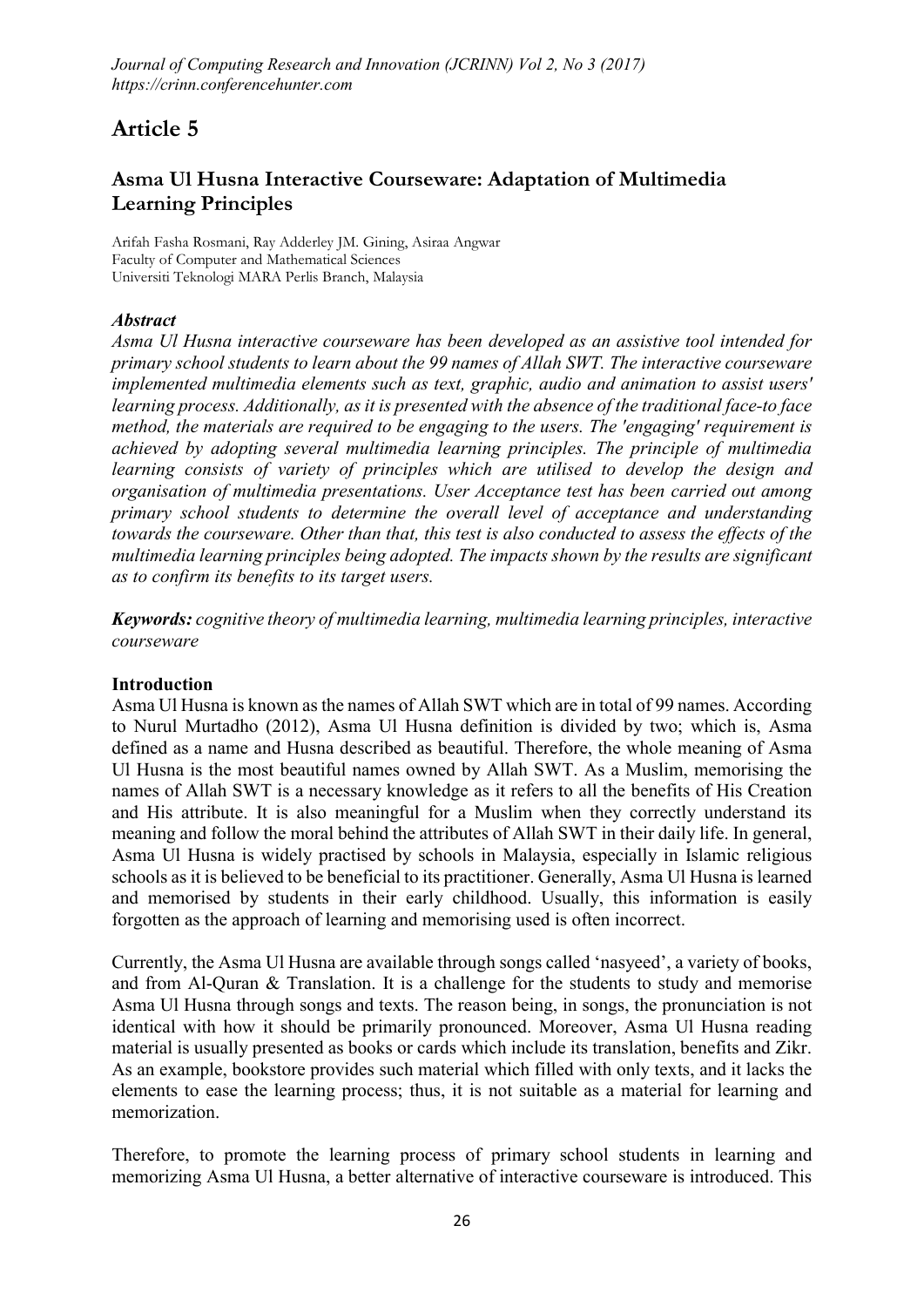courseware is incorporated into several selected multimedia learning principles - to enhance the courseware elements to produce an engaging and efficient education product. Through this courseware, the users will be able to control, learn and use the courseware according to their comfort and pace. Moreover, with the aid of the adopted principles, its design and content are formed in a way that it can be used at ease.

#### Principle of Multimedia Learning

The principles of multimedia learning are introduced by Mayers (2001). These principles guide in producing an engaging multimedia courseware without the traditional face-to-face method. It primarily focused on the courseware design and organisation. There are a wide variety of multimedia learning principles discussed by Mayer (2016) which supported by research distinguishing different multimedia learning situations to decide which results in better student learning. In this paper, four most appropriate principles are studied, which are, Segmenting Principle, Modality Principle, Multimedia Principle, Voice Principle and Image Principle.

i. Segmenting Principle

Segmenting is an elementary principle involves breaking down a large chunk into smaller chunks. Information segmentation is a process of breaking down the information into bitesize segments - in a way that it can easily be absorbed. The application of this principle in multimedia learning is such a way that complex or lengthy lessons are separated into smaller parts, which are delivered one at a time (Clark & Mayer 2011).

ii. Multimedia Principle

Multimedia Principle highlights the ability of learners to experience deeper learning from the combination of words and pictures than solely from words. By providing both verbal and visual information which complement each other, it encourages a faster rate of learning, more thoroughly, efficiently and stays longer in learner's memory (Mayer, 2016). Communicating with verbal or visual alone decreases the learning rate as the information is only processed by one of our information processor channel, which is the auditory and visual channel.

iii. Voice Principle

Voice Principle promotes active learning and learner engagement through stimulating social responses in a way that delivering information by speaking naturally with good tempo. (Mayer, 2016). The definition of 'natural' speaking depends on the targeted audience. Audiences who are used to US English accent should be able to feel natural and comfortable to learn information in their accent compared to other accents. Currently, textto-speech technology is widely used in multimedia learning, but it violates the Voice Principle as it does not output a natural voice. Using human voice is a way better as it is natural for the learner to associate the information to and process it.

iv. Signalling / Cueing Principle

The Signalling / Cueing Principle idea is on emphasising what is important in the material presented (Mayer, 2016). The emphasising technique used can be graphically or verbally. In technical terms, signalling means emphasising using verbal. Meanwhile, cueing means highlighting using graphics. The techniques used in Signalling involved using a higher tone of voice in audio or using bold font in written texts. In Cueing, the technique used is by highlighting important parts by using circles, arrow or zooming effect.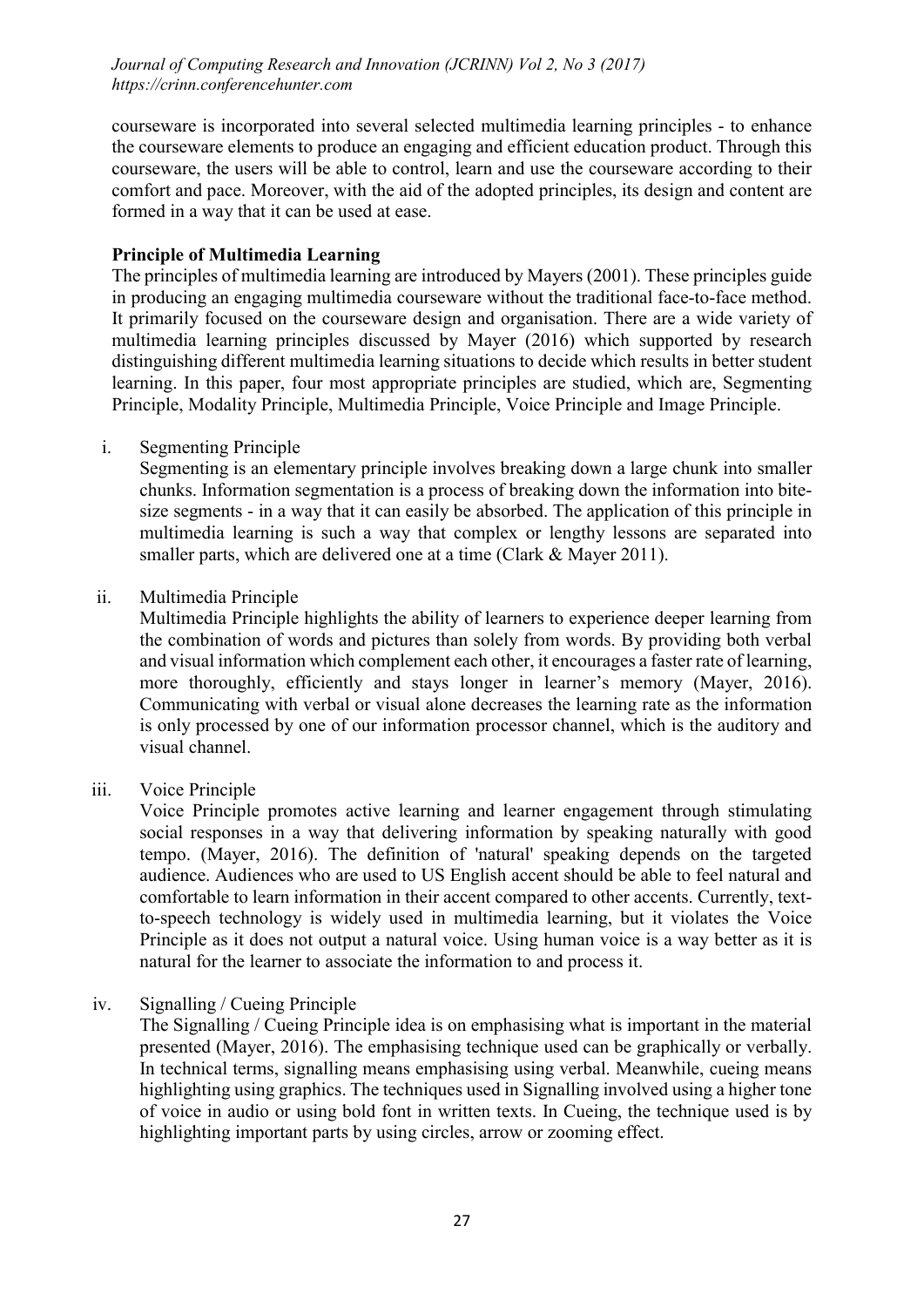## Methodology



Figure 1: Methodology

The project has been conducted based on the research model presented in the figure below. It involves six phases; 1) Planning and analysis, 2) design, 3) development, 4) testing and evaluation, 5) refinement, and 6) documentation.

- 1) Planning and Analysis: Identifying the field of study (Courseware and Multimedia learning principles), problem statement, research objectives, project scope, project significance and the expected outcome.
- 2) Design: Change the user requirement description into a structure in the form of a storyboard and adapt selected multimedia learning principles into the design and content of the coursework.
- 3) Development: Create the courseware using selected hardware and software by following the design that has been prepared.
- 4) Testing and Evaluation: Users will evaluate the courseware and provide feedback.
- 5) Refinement: Enhance the design and development based on the previous testing and evaluation. Fix any error and problems.
- 6) Documentation: Documents all the activities involved in the project in a form of report.

#### Adaptation of Multimedia Learning Principle in Asma Ul Husna Courseware

This project offers an alternative way of learning and memorising the Asma Ul Husna (99 Names of Allah) - through computer application called Asma Ul Husna Courseware. The adaptation of the principles of multimedia learning is disseminated throughout the module provided by this courseware. Adaptation of the principles is crucial as it will determine whether the users will be able to understand and use the courseware at ease. The three most important modules provided in this courseware are; Info, Asma Ul Husna List, Du'a Collection and Quizzes.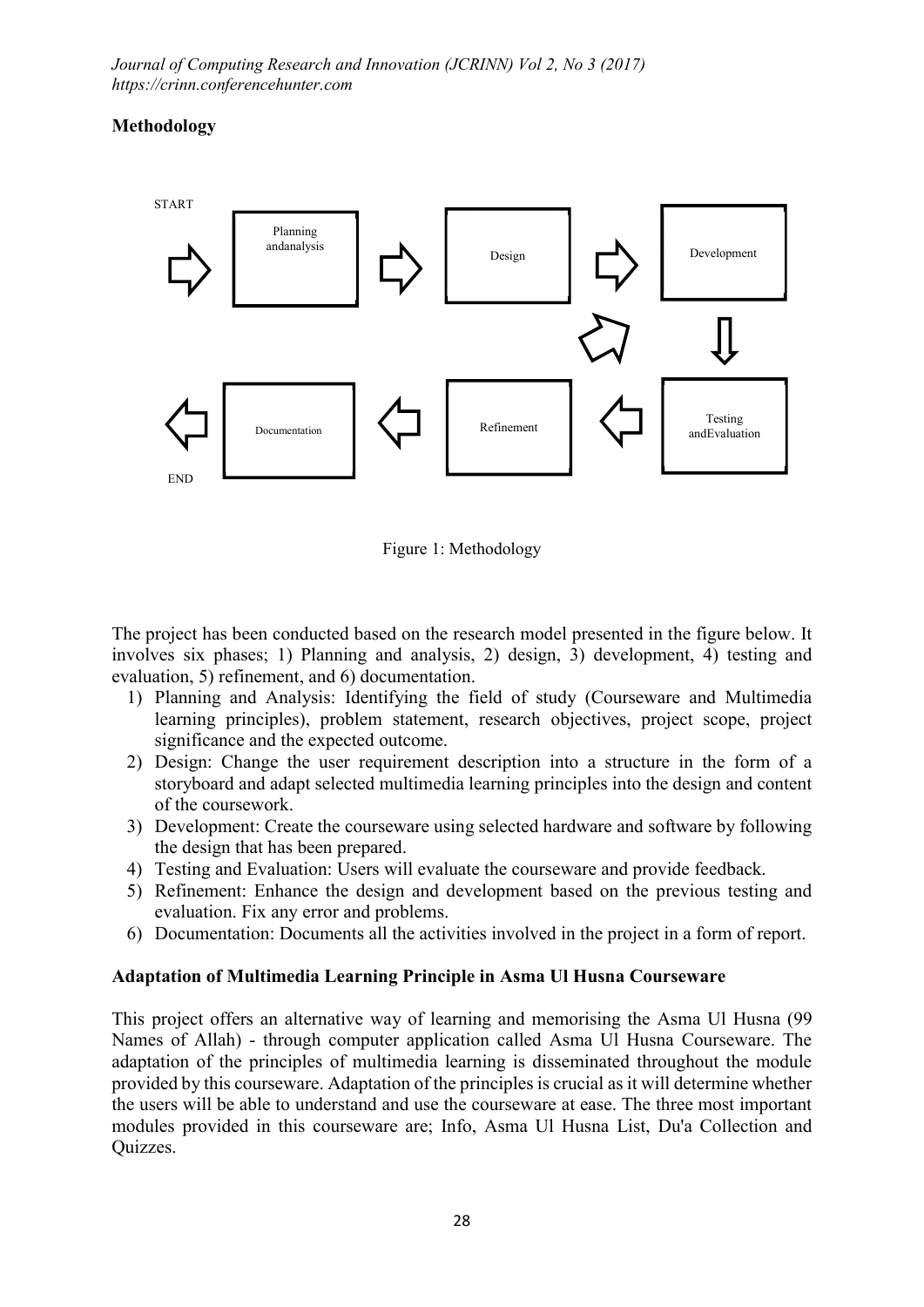The first principle of Segmenting Principle adaptation is reflected in the Asma Ul Husna List module. This principle is focused on breaking down large chunk information into smaller one. Displaying the 99 names in one page is violating the Segmenting Principle. In this courseware, the 99 Names of Allah are divided by some pages, as in one page only five names are listed. Furthermore, the user needs to click the names listed to see the details of each name - as the users will be able to focus on the content one at a time.



Figure 2: Adaptation of Segmenting Principle on Asma Ul Husna module

The Multimedia Principle is concerned about presenting both audio and visual material to the users to increase their learning rate. Engaging multiple users' information processing channel promotes a faster rate of learning. Thus, in this courseware, some of the module presented uses both images and audio supports to enhance users learning rate. In the AsmaUlHusna Lists module, the audio can be heard by clicking on the visual of the names.



Figure 3: Clicking on the displayed text produces audio

The third principle, the Voice Principle is closely related to the Multimedia Principle as it also focuses on audio. A natural voice is believed to be a good stimulation for the user's social responses. The audio used to vocalize the names in this courseware is a natural voice - a human voice. Thus, it is more comfortable for the users to learn instead of learning the pronunciation from machine voice.

The last principle which is Signalling/Cueing principle adaptation can be seen especially in the video provided for the Du'a Collection module. The emphasising effect of Signalling and Cueing used in this video is by highlighting the texts with different colour as to shows various content presented. Other than that, the zooming effect is used highlight the content to provide a clear view. The Asma Ul Husna view also adopting the emphasis effect by showing that the name is interact-able by showing pop-up.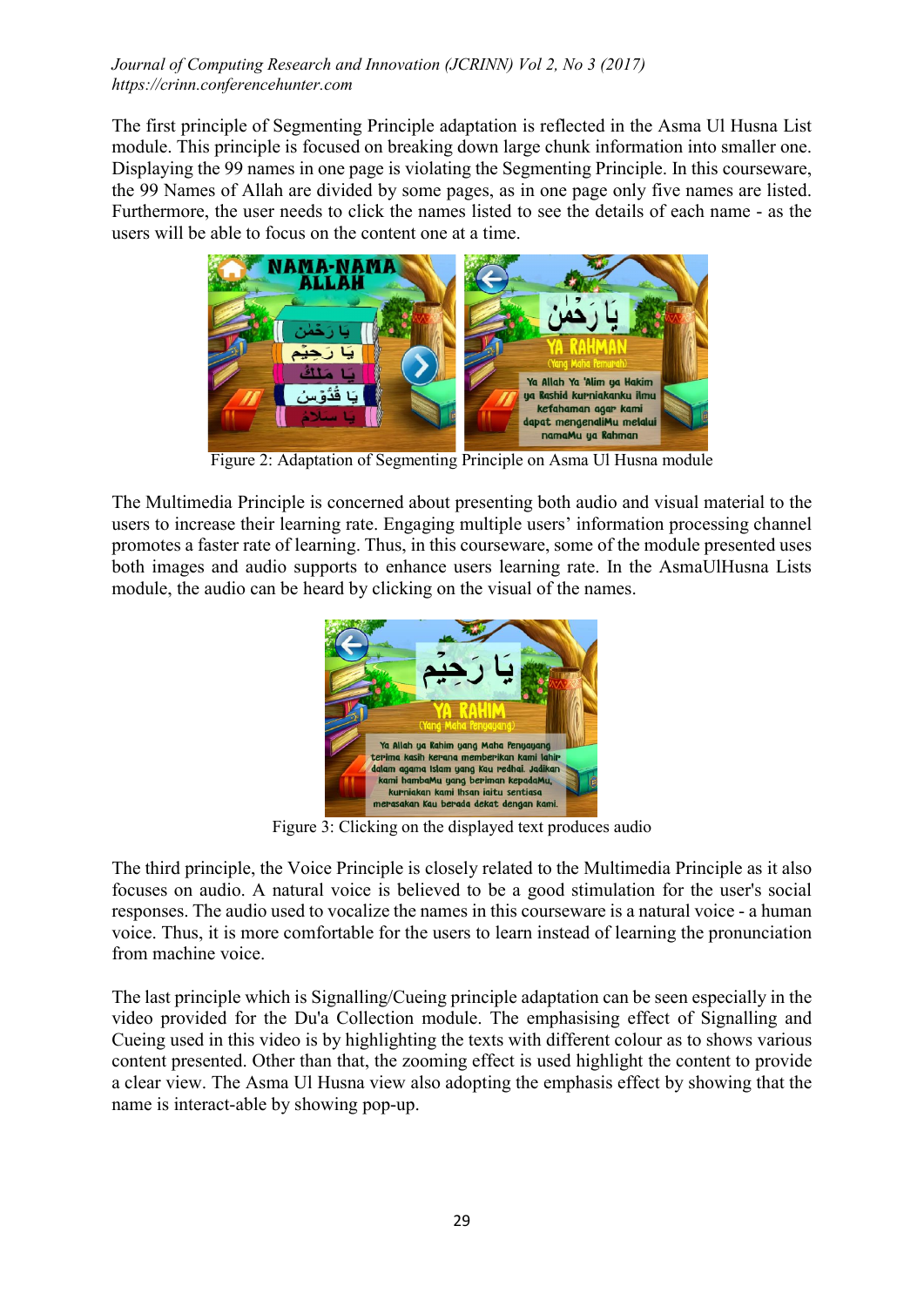

Figure 4: Zooming effect and usage of different colour applying Signalling / Cueing Principle

### Results and Discussion

Usability Testing was conducted to measure all the multimedia applications criteria such as its objectives, content and interactivity. Two criteria focused on this test are on Learnability and Satisfaction - referring to the usability theories introduced by Jacob Nielsen. Learnability is measured on how natural for a new user to learn the new information provided in the application. Meanwhile, satisfaction is studying in how the user scale their experience while using the application. The test participants (primary schoolers) will rate their experience on given questionnaire.

| N <sub>0</sub> | <b>Statement</b>                                         | No. | <b>Statement</b>                                  |  |  |
|----------------|----------------------------------------------------------|-----|---------------------------------------------------|--|--|
|                | The text use is clearly seen and<br>suitable             | 5   | Music sound is clear and suitable                 |  |  |
|                | I can easily understand the<br>information given.        | 6   | Color used is in the courseware is<br>attractive. |  |  |
|                | The graphics and image use are<br>suitable and pleasing. |     | Easy to remember where to find<br>information.    |  |  |
|                | I can understand the video content.                      | 8   | I understand on how to use the<br>application.    |  |  |

Table 1: Usability Testing Questionnaire



Figure 5: Results of Usability Testing

The usability test aimed to measure the Learnability and Satisfaction criteria towards the courseware. There are five scales used; Strongly agree, Agree, Neutral, Disagree and Strongly Disagree. By referring to the figure above, the users did not scale any answers below the Neutral scale - most of them either agreeing to the questions and a smaller percentage are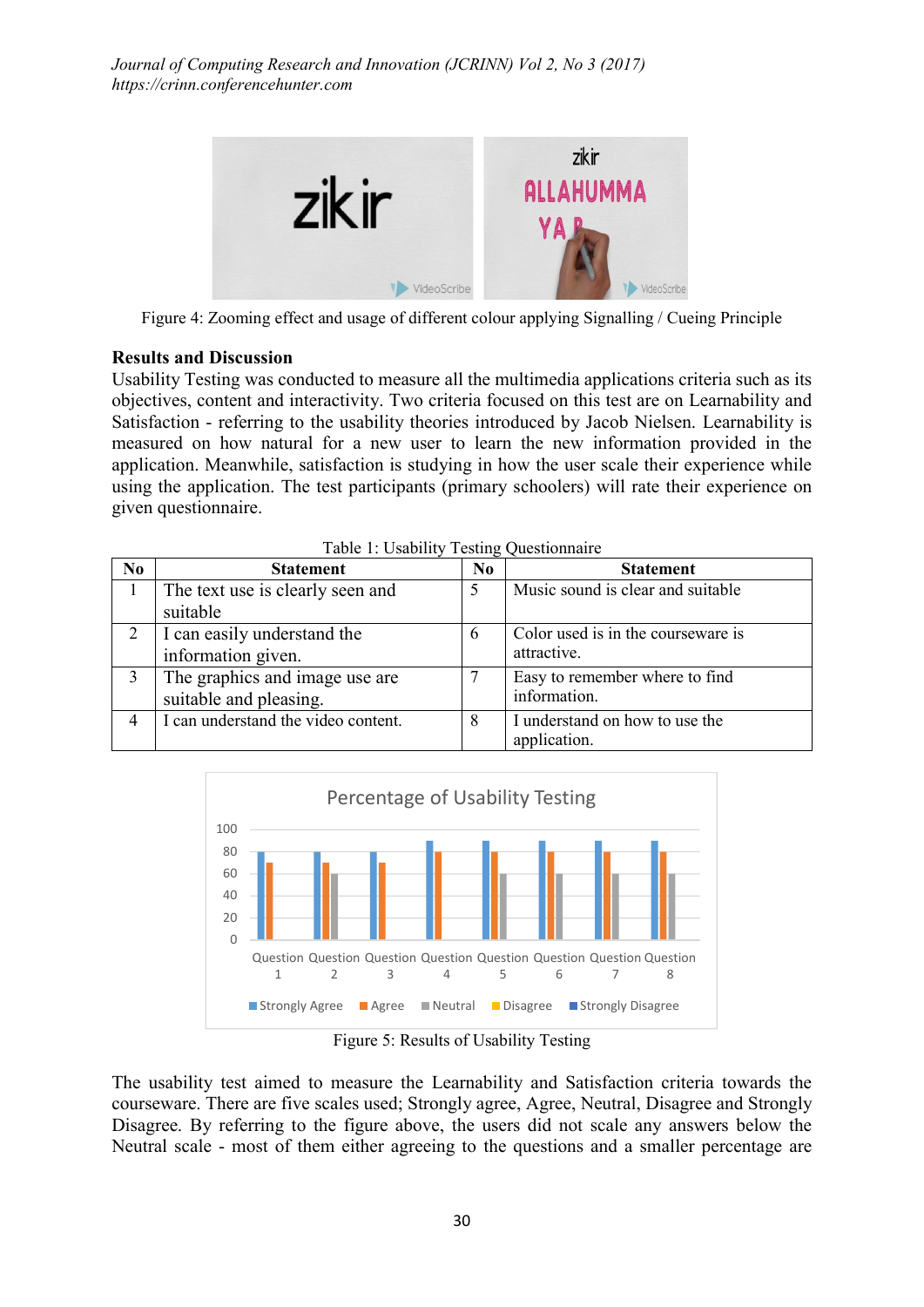neutrals. The result shows that the courseware has successfully fulfilled its purposes of implementing the multimedia criteria.

Other than that, User Acceptance test has been conducted and participated primarily by primary school students. According to Kariyuki (2011), this test is conducted to measure how successful the developed application captures the users' requirements. The goal of this testing is to determine the user level of acceptance and understanding of the courseware content. Moreover, to assess the effects of multimedia learning principles adapted to the courseware, this test is significant. This test is conducted on a group of primary school students. The students are given the opportunity to go through the courseware and answers list of questions provided regarding the test.

| N <sub>0</sub> | <b>Statement</b>                                     | N <sub>0</sub> | <b>Statement</b>                                      |  |  |
|----------------|------------------------------------------------------|----------------|-------------------------------------------------------|--|--|
|                | I understand the courseware content                  | 6              | The courseware background is<br>satisfactory.         |  |  |
|                | I understand the meaning of<br>AsmaUlHusna           |                | The content in this courseware is clear               |  |  |
|                | I can use the courseware easily                      | 8              | Colour used is satisfactory.                          |  |  |
| $\overline{4}$ | The navigation button provided is suitable           | -9             | The text (font) is clear and<br>understandable.       |  |  |
|                | This courseware is suitable for primary<br>schoolers | 10             | I can answer the quiz provided in this<br>courseware. |  |  |

Table 2: User Acceptance Test Questionnaire



Figure 6: Results of User Acceptance Test

The figure above shows the results of the User Acceptance Test. There is only two scales used which are; Agree and Disagree. With this minimum scale used, the results should make it very clear whether the courseware is acceptable or not. Most of the students (90%) agreed with the half of the questions listed (Q1, Q2, Q3, Q5 and Q10) and the rest of question (Q4, Q6, Q7, Q8, and Q9) had an average of 80% of participant agreed.

Majority of the students can use the courseware with ease. The multimedia learning principles adopted in this course enhance the effectiveness of its design and content. Half of the questions which has 90% students agreed with are focusing on the overall understanding of the content